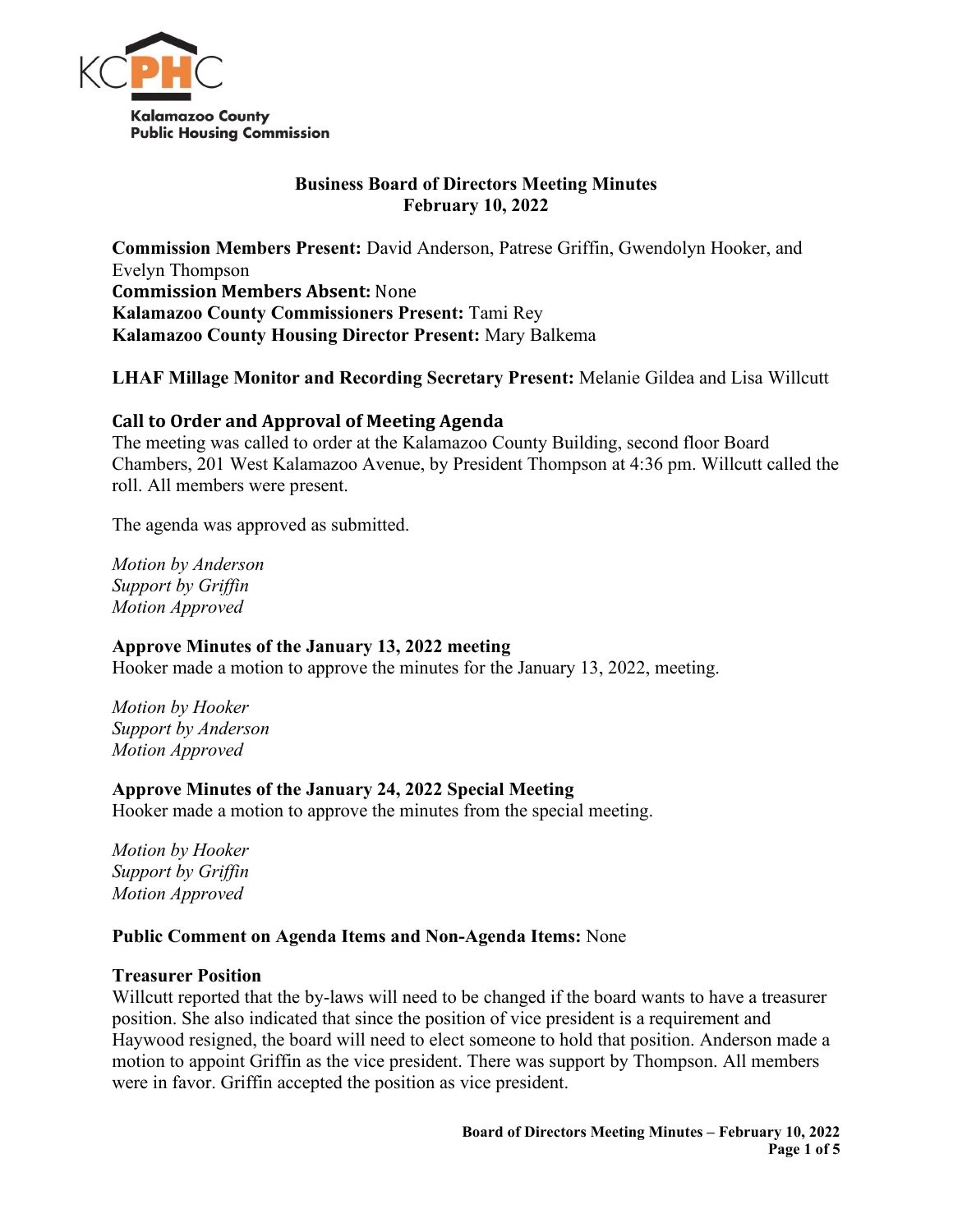

*Motion by Anderson Support by Thompson Motion Approved*

# **Reports**

Financial Reports

Willcutt reported that generally everything is on target. Bethany House expenses are high for the month, which is due to payment of the annual property insurance premium. This is a budgeted expense. The millage housing supports are far under budget, and the excess funds will be part of the fund balance discussion later in the meeting.

The costs for support services for the Veterans Homeless Initiative for the last quarter of 2021 are reflected on the reports provided by Willcutt. Willcutt pointed out the bank reconciliation and activity throughout the month. She added that the line items were similar to last month.

Balkema inquired about the Fellows funds. The board will have to determine what to do with the remaining funds. Balkema added that the funds can be put in the fund balance as well. There will need to be a motion to decide what to do with the funds. The majority of the remaining funds are from the sale of the property to OutFront Kalamazoo. Hooker suggested leaving a certain amount in reserves and putting the rest in the general funds since it was earmarked for the LGBTQ+ program initially. The board decided to table the conversation until the March meeting.

There was a motion to accept the financial reports as submitted.

*Motion by Griffin Support by Anderson Motion Approved*

#### January Housing Resources, Inc. Millage Reports

There is not much to review since things are winding down with the program. There was a quarterly report that summarized the activity over the fourth quarter of 2021 included in the reports as well.

#### Bethany House

Willcutt did not have anything to report on Bethany House.

#### **Old Business**

# Millage Work Plan and Budget (2015 Millage)

The Work Plan for the Millage program expired at the end of 2021. Willcutt included a past Work Plan and Budget as a template to use for creating a 2022 Millage Work Plan and Budget. Hooker asked why they are begin presented with the Work Plan and Budget again as she thought that it was completed. Willcutt explained that that the Work Plan and Budget that was submitted to the county covered operating expenses, now a similar document is needed for the Millage program. She explained that she cannot write the Millage Work Plan and Budget until she knows how funds will be expended. The Work Plan and Budget does not have to be written in exact detail but should include general allocations.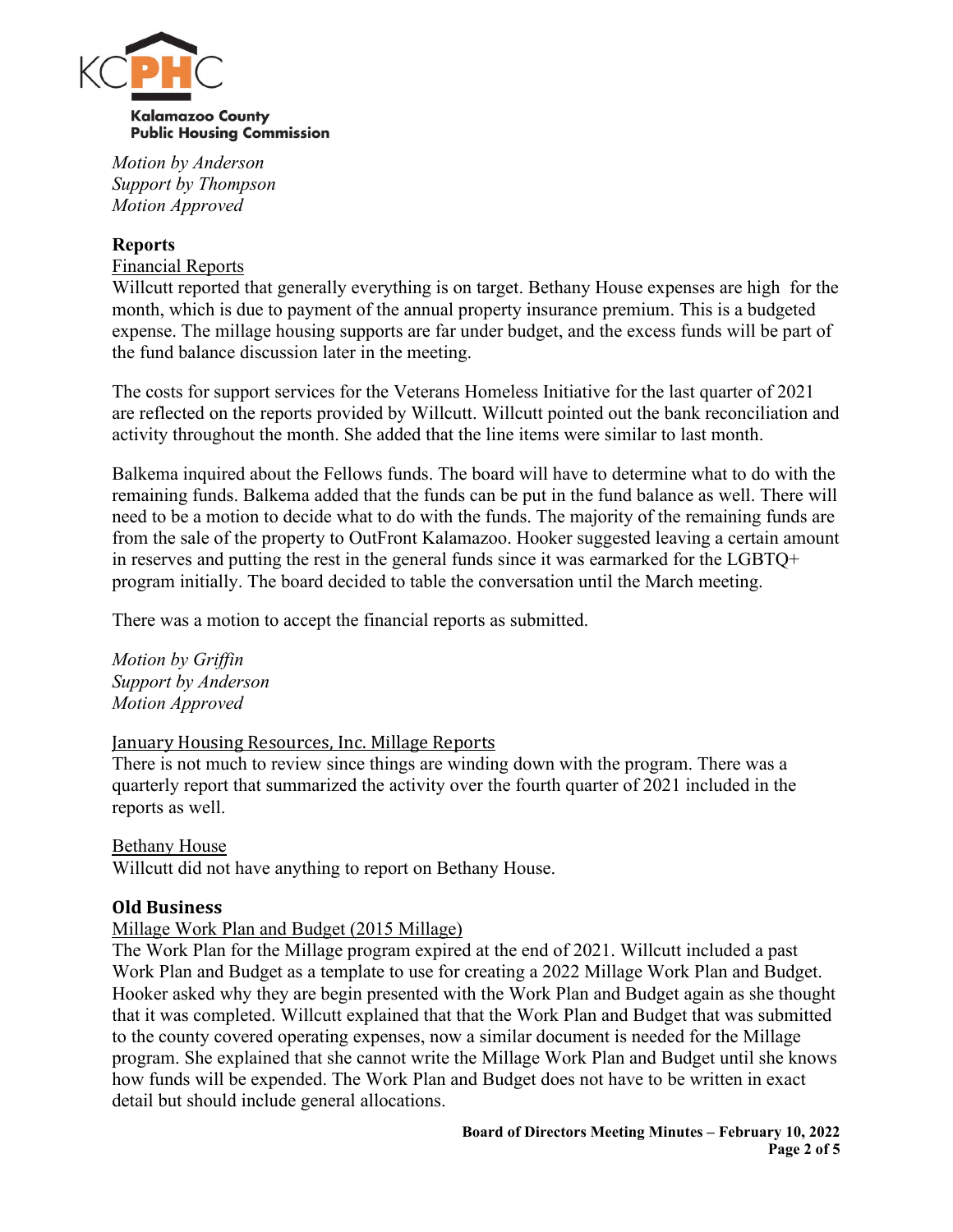

In the meeting packet, Willcutt provided the board with the ideas that were generated at the special meeting regarding use of the remaining millage funds. Anderson summarized the ideas and shared with the group. One of the ideas is to create permanent housing with the possibility of leveraging investment with another project. Another idea is to buy an existing property that is family friendly and could include some Section 8 housing. One of the other ideas is to build something new which could focus on multi-family rentals. Anderson has recently heard that the Section 8 housing voucher waiting list may be opened as it has not been open for many years. He went on to say that there may be a new model for getting on the Section 8 voucher waiting list if it is reopened. The approach may include a capped number of applications that are selected through a lottery being added to the wait list. With that being said, Anderson thinks having a resource to help people move into housing when they may have barriers by helping with the security deposit or first month's rent may be another way to utilize funds from the Millage. Anderson suggested a smaller investment for this work and a larger investment to help with permanent supportive housing.

Griffin apologized for not getting any of her ideas to the board since the special meeting. She agrees with creating permanent housing. Griffin explained that RentAble is program that helps with security deposits. She thinks that this program could be a way to get funds to those in need since they have the infrastructure to do so in place already.

Balkema stated that Kalamazoo County Land Bank is the largest owner of vacant properties, which are mostly located in Kalamazoo's northside. She said she could take a look at the inventory of foreclosed properties or otherwise vacant properties if that is the route the KCPHC would like to go for suitable land.

For the purpose of presenting to the County Board of Commissioners, Griffin asked how specific the Work Plan needed to be. County Commissioner Rey said that just a general plan about how to serve families with school age children would be sufficient.

If someone is applying for public or subsidized housing, housing authorities and subsidized landlords are required to tell you what preferences are available so that you have an opportunity to show them whether you qualify. Willcutt inquired whether public housing commissions can make a preference for people with vouchers as their source of income. Griffin said so many people fall outside of housing assistance, and there's so much more to it than housing assistance and vouchers. Griffin added that if the KCPHC were to own more of a residential type of housing property, then this would give the commission the opportunity to be more creative with the process of preferences for housing assistance following the state and local guidelines.

Anderson suggests setting some money aside to assist families who have school aged children with move-in costs. This could be flexible spending for move-in costs to help families with security deposits, first month's rent, utility costs and other barriers to housing. Doing so would provide a flexibility that is not currently available. The rest of the money could be designated for permanent housing for families with school aged children. Anderson suggested setting \$200,000 aside to assist people with housing in a flexible manner and address barriers in obtaining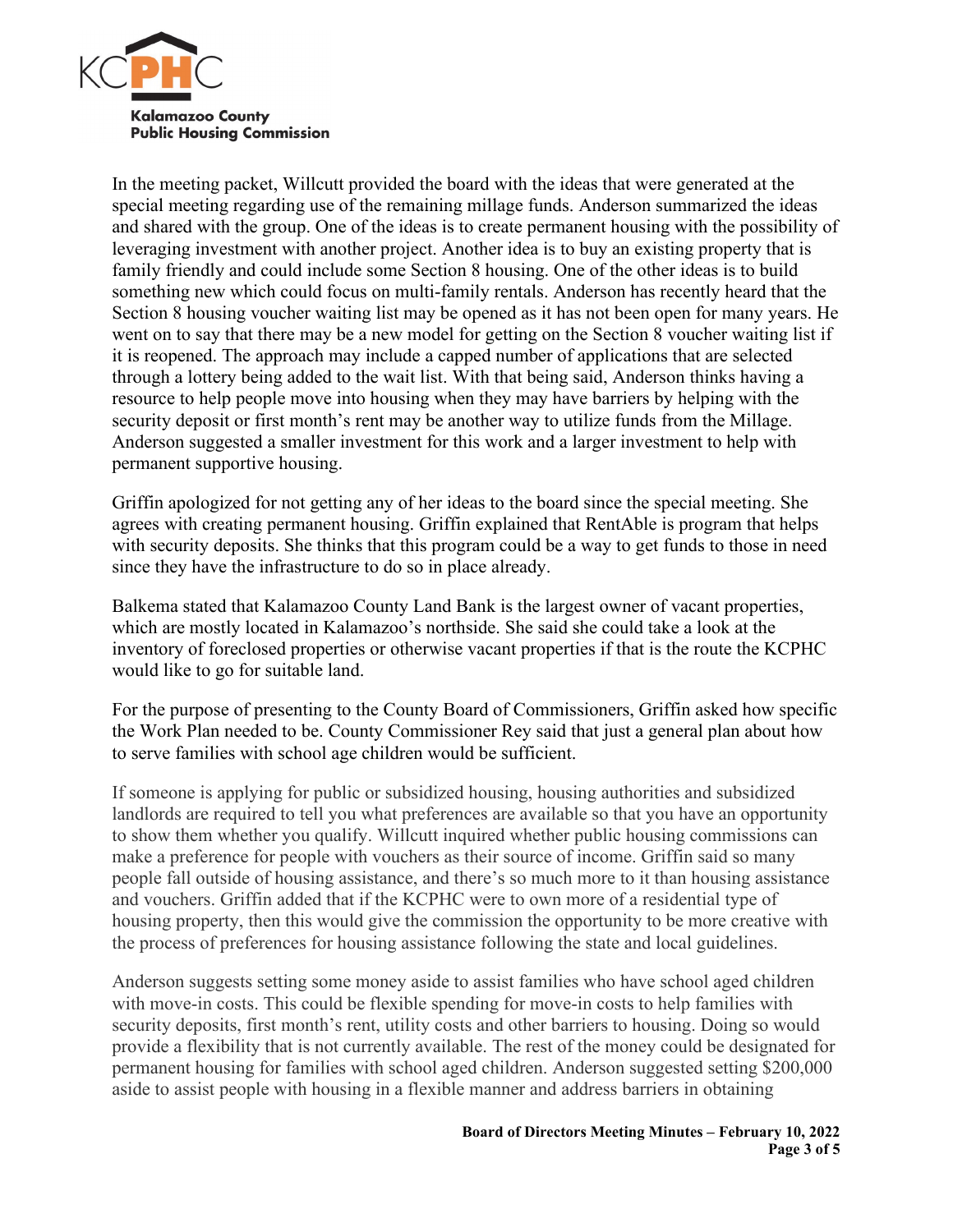

housing. Hooker added that she thinks this gives the commission the ability to be transformative and impactful. She agrees with setting aside the other portion of the \$1.2 million to build affordable housing for families in order to move forward with the Work Plan. Anderson made the motion to use \$200,000 for flexible spending to address barriers in obtaining rental housing for families with school aged children and the remaining \$1 million for the creation of permanent housing for families with school aged children.

*Motion by Anderson Support by Hooker Motion Approved*

### **New Business**

Congressman Fred Upton was in Kalamazoo and visited the Veteran's Homeless shelter. This resulted from Upton meeting with Integrated Services of Kalamazoo. Anderson shared with Upton and members that attended the event that the shelter is a combination project which is largely funded by the KCPHC. County money is allocated to this project, and Anderson thinks it is important to help remind the county commission of the work that is going on in the community.

Anderson's term on the KCPHC will end in March. He is open to reapplying. He explained that if the members of the commission feel it is of value to have him on the board, then he would be happy to reapply. He added that if it is time for a change, he is good with that. He would like some feedback from the board.

Since Haywood officially resigned from the KCPHC, it is important that the county board know that there is a vacant position. Willcutt advised that she let the county know when the resignation was received.

# **Public Comment on Agenda and Non-Agenda Items:**

Regarding the open position on the KCPHC, Balkema inquired whether the board would like to be intentional about it, and recruit for the opening. She also asked about the requirement to have a board member that receives housing assistance on the board.

Hooker commented that she was under the impression that previous candidates were going to be considered.

Anderson clarified that the state statute says that one person of the commission must live in public housing. Since there is no public housing in Kalamazoo County, the KCPHC modified that requirement to count a member receiving Section 8 or some other sort of housing assistance. Anderson said this is how the board has interpreted it over the years.

#### **Commissioner Member Comments**

Thompson shared that she is having major surgery and will need to step down as president. Balkema noted that she expects the Open Meetings Act to allow for virtual meeting access when a health condition prevents a board member from participating in a meeting.